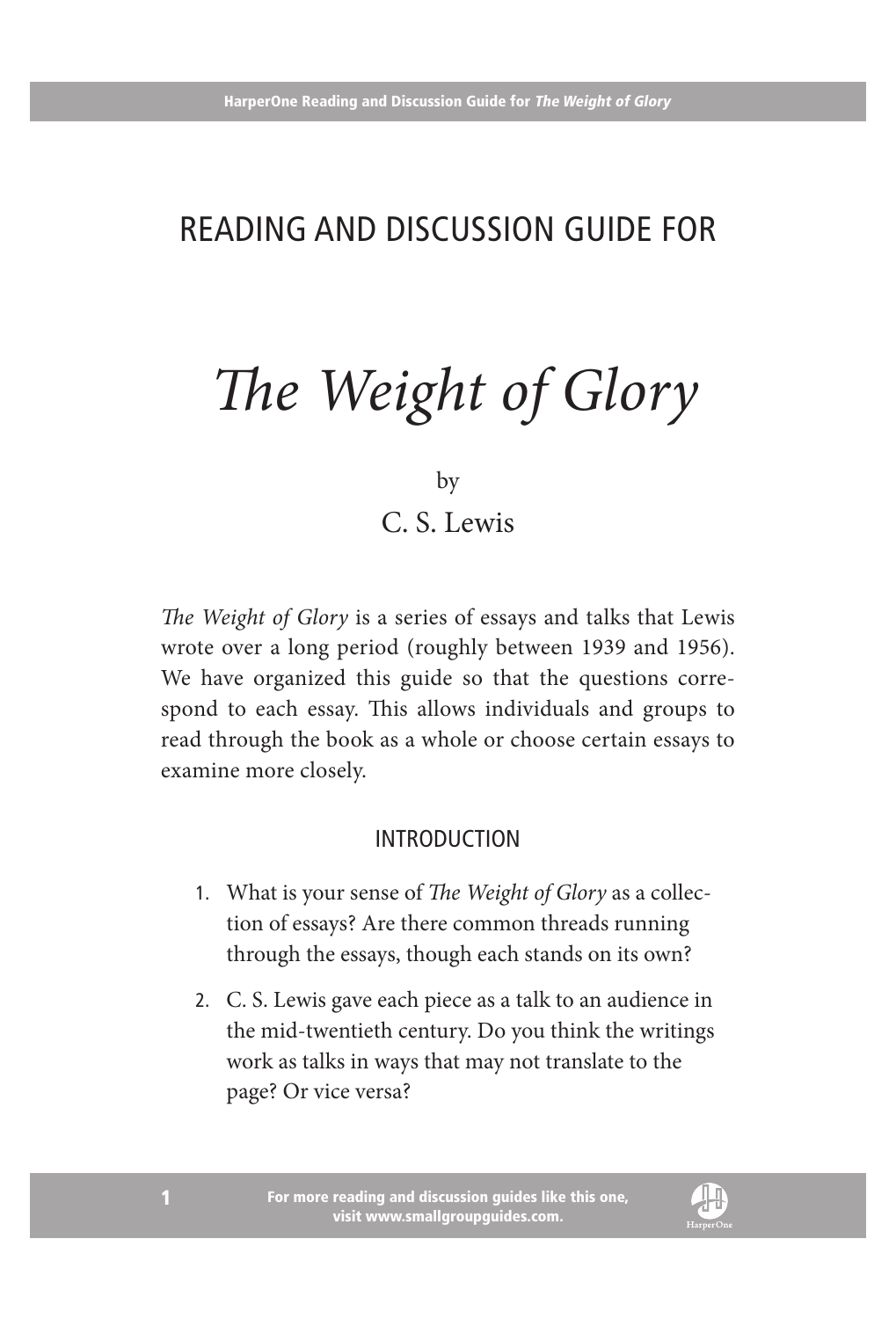### Chapter 1 The Weight of Glory

- 1. Have you thought of heaven as a bribe—that if you follow Christ it will pay off with everlasting bliss? Lewis says that as we follow Jesus, we understand that it's not a bribe but a desire for heaven itself (p. 28). How has your attitude toward heaven changed through the years?
- 2. "If Christianity could tell me no more of the far-off land than my own temperament led me to surmise already, then Christianity would be no higher than myself. If it has more to give me, I expect it to be less immediately attractive than 'my own stuff'" (pp. 33–34). Do you struggle with the lack of information that scripture provides about heaven?
- 3. There are five things we know of heaven: we will be with Christ, be like him, have glory, enjoy a feast, and have some sort of role to play. Lewis asks, "Why any one of them except the first? Can anything be added to the conception of being with Christ?" (p. 34). What do you think? How would you answer Lewis's question?
- 4. Jesus says we need to be like little children to enter the kingdom of heaven. A little child seeks the praise of his father as the Christian seeks the praise of God. We want to be told, "Well done, faithful servant." Lewis struggles with this idea. He calls it the weight of glory, "to be loved by God, not merely pitied" (p. 39). Have you struggled with this simple truth? How does Lewis's

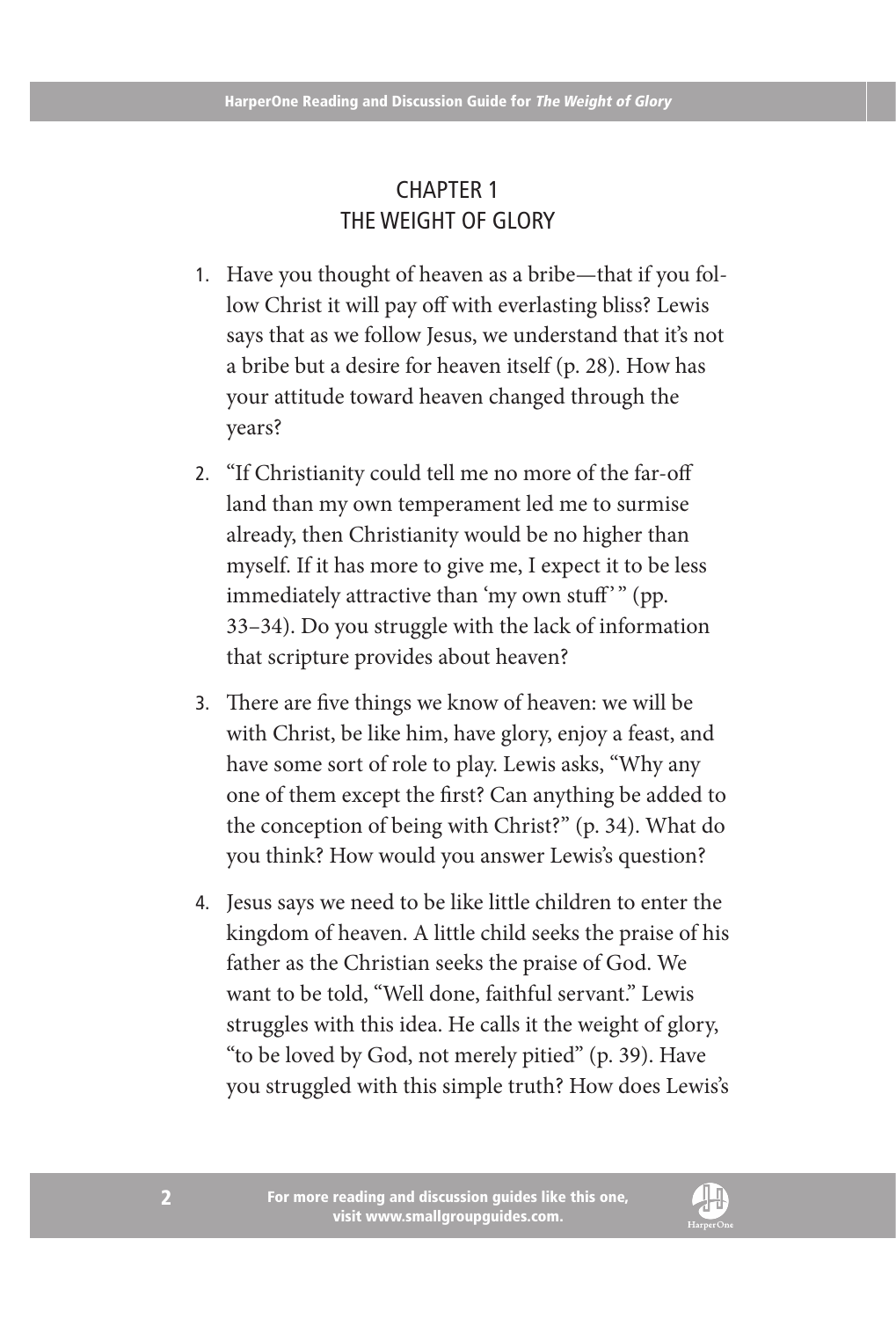definition of glory line up with what you understand the meaning of glory to be?

5. "You have never talked to a mere mortal," Lewis writes. "It is immortals whom we joke with, work with, marry, snub, and exploit—immortal horrors or everlasting splendours" (p. 46). Does that statement make you think differently about what it means to interact with others and, particularly, what it means to love your neighbor?

#### Chapter 2 Learning in War-Time

- 1. Lewis asks a question that he thinks we must continually answer: "How can you be so frivolous and selfish as to think about anything but the salvation of souls?" Why do you think we busy ourselves with theorems and arguments and the latest writings, as Lewis says (pp. 50–51)? Is it wrong to occupy our time with tasks that don't further God's kingdom?
- 2. What does Lewis mean when he says that "Christianity doesn't simply replace our natural life. . . . [I]t is rather a new organisation which exploits, to its own supernatural ends, these natural materials" (p. 54)? How have you struggled with this paradox: that we experience the seemingly "frivolous" activities of life along with the call to do everything for the glory of God?

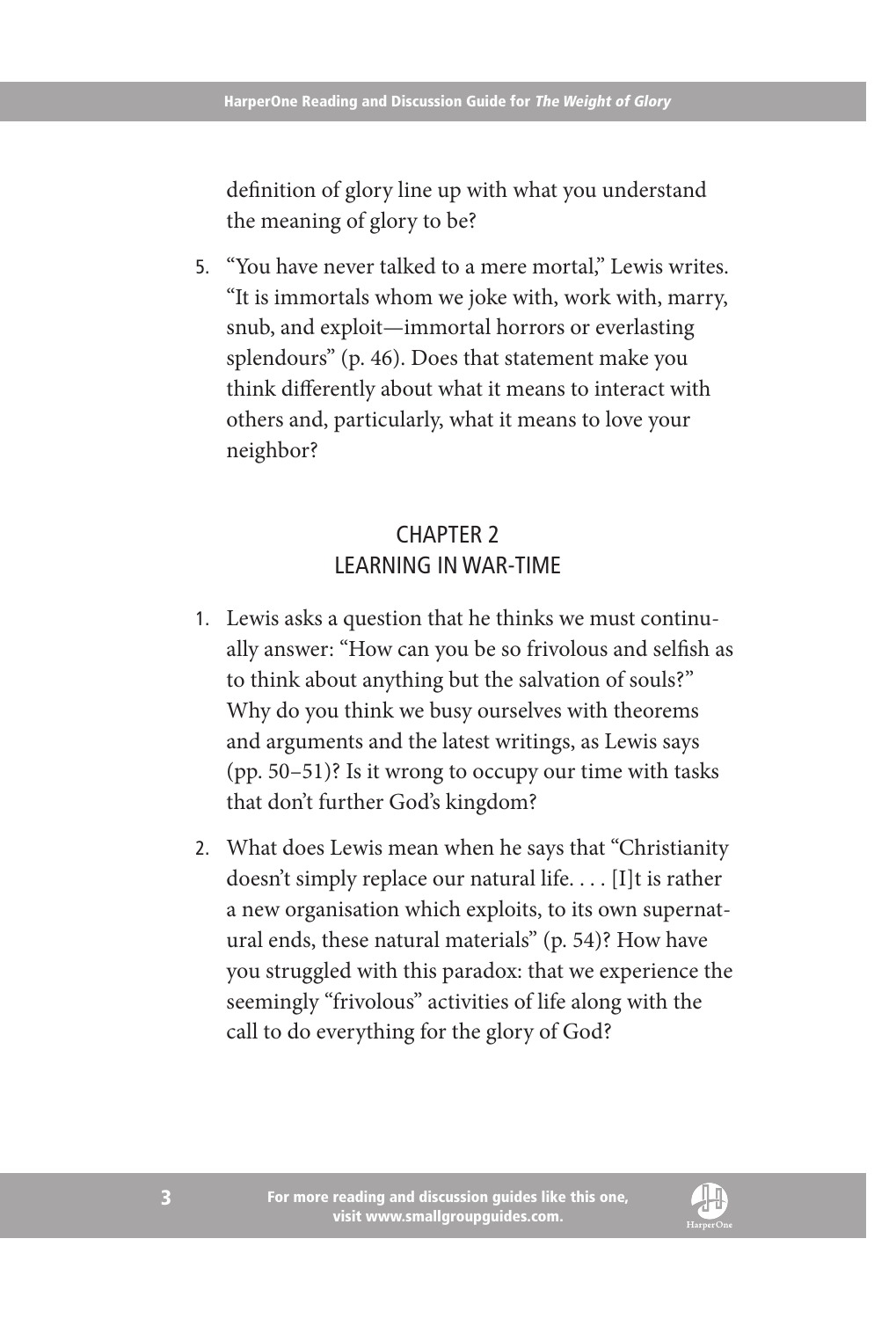#### Chapter 3 WHY I AM NOT A PACIFIST

- 1. At the beginning of the chapter, Lewis says that the decision to fight or walk away actually asks a more general question: "How do we decide what is good or evil?" Do you think Lewis sufficiently answers this question in the chapter?
- 2. Lewis gives his rationale for why he is not a pacifist. He says there are some people who are so corrupted that they do not love or want happiness but prefer hatred and misery (p. 69). He certainly doesn't claim that violence is agreeable, but for Lewis, one cannot say that war always does more harm than good (pp. 72–73). Rather, he works through judgment, intuition, history, and authority to qualify what turning the cheek really means for an individual and for a nation (pp. 84–90). Do you agree with Lewis's rationale? How does your understanding of the Bible and Christian faith influence your feelings toward war?

#### Chapter 4 Transposition

1. There are moments, as Lewis references in the first chapter, when we glimpse the glory of God—in nature, in our relationships with people, or in church participation. In these moments, we might be briefly transposed to see beyond what we might otherwise see. But

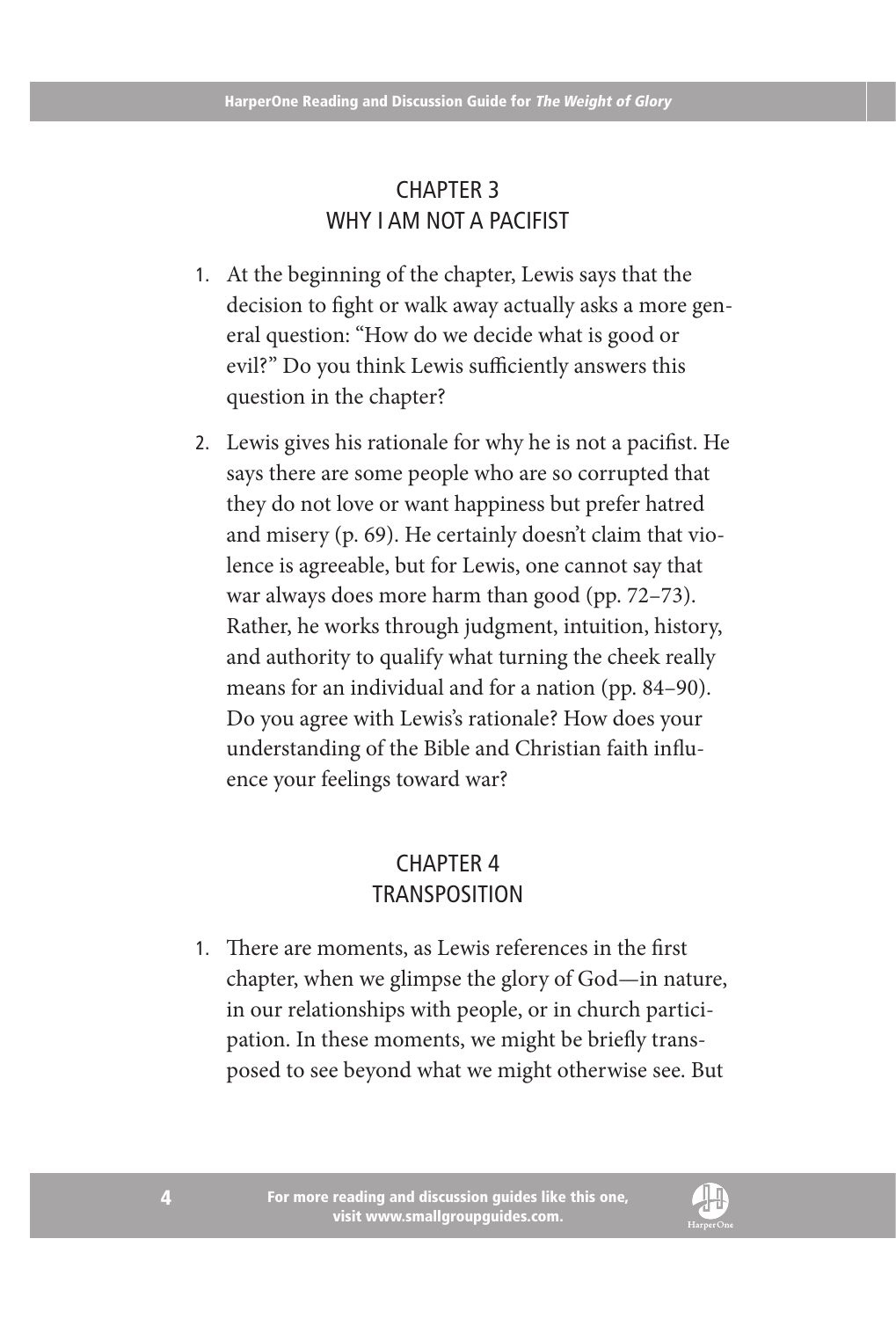often we shy away. Have you dared to be a person who is sensitive to the work of God, as Lewis discusses in this chapter? Are there any examples of these "transposed" moments in your life?

#### Chapter 5 Is Theology Poetry?

1. Does Christian theology owe its attraction to its power of arousing and satisfying our imaginations (p. 117)? Lewis points to the necessity of imagination as a tool we use in faith, but the mythology is not the goal. How has imagination helped you solidify the truth of your faith?

#### Chapter 6 The Inner Ring

- 1. "Of all passions the passion for the Inner Ring is most skillful in making a man who is not yet a very bad man do very bad things" (p. 154). Do you agree or disagree? How can this be avoided?
- 2. What is the problem with an "Inner Ring," as Lewis calls it—a group that includes some people while excluding others—especially in relation to faith and scripture, which tells us, "Seek and find; ask and it'll be opened" (p. 157)?

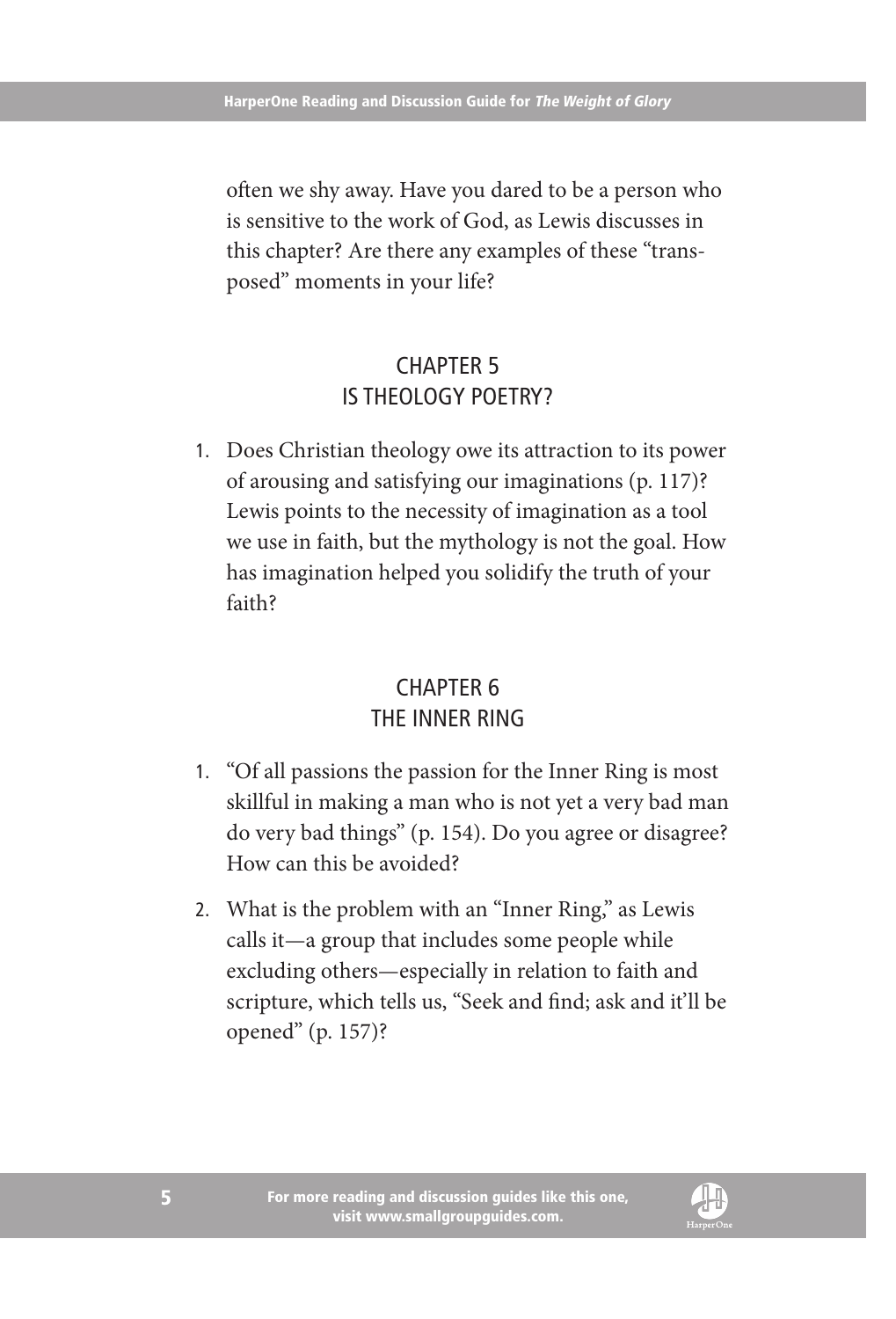#### Chapter 7 **MEMBERSHIP**

- 1. Scripture says that the church is the bride of Christ. Lewis says that means we are members of one another (p. 158), thus pointing to the inadequacy of a private religious life. What are your struggles with being involved in a church community? Do you agree with Lewis's interpretation of this communal necessity?
- 2. Lewis says, "The very word *membership* is of a Christian origin, but it has been taken over by the world and emptied of meaning. . . . By *members* [Paul] meant what we should call *organs*, things essentially different from, and complementary to, one another" (pp. 163– 64). How is this different from the popular idea of membership, and how should a church reflect this stronger definition in its community?
- 3. How does Lewis reanalyze the idea that we are all equal in the eyes of God (p. 167)? Do you agree with him?

#### Chapter 8 On Forgiveness

1. Do you believe in the forgiveness of sins (p. 177)? Lewis felt this question had a simple answer for the Christian, but he soon realized that "to believe in the forgiveness of sins is not nearly so easy as I thought." Why not? Do you agree?